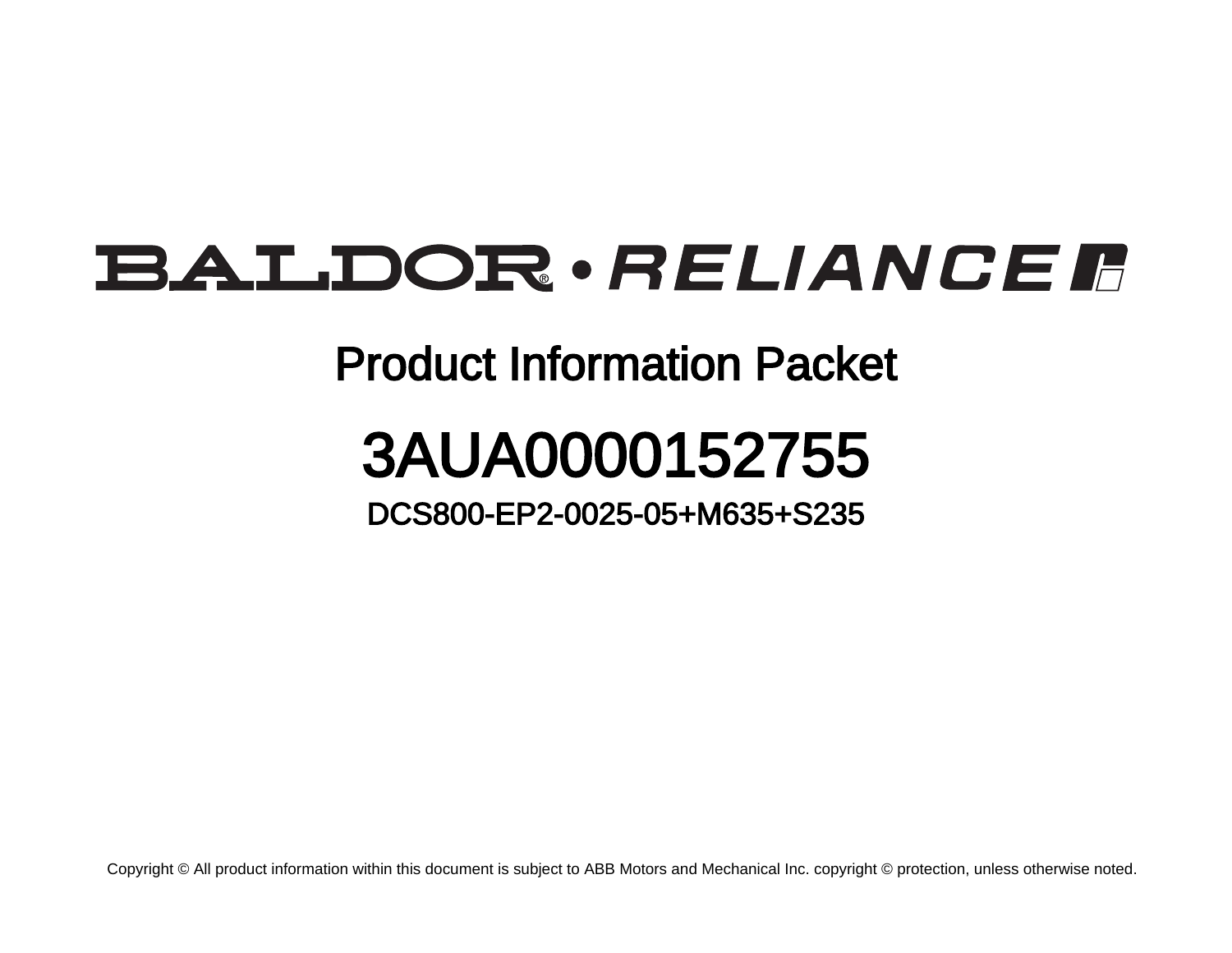## BALDOR · RELIANCE F Product Information Packet: 3AUA0000152755 - DCS800-EP2-0025-05+M635+S235

| Nameplate             |                               |                 |                |
|-----------------------|-------------------------------|-----------------|----------------|
| <b>Type Code:</b>     | 3AUA0000152755                | Output:         | Not Applicable |
| Enclosure:            | NEMA Open                     | Voltage (U2):   | $0U1$ Vac      |
|                       |                               | Current (I2n):  | 20 A           |
| Input:                | 3PH 5060 Hz                   | Current (I2hd): | <b>NA</b>      |
| Voltage (U1):         | Wired for 240V                |                 |                |
| Current (I1n):        | 16 A                          | Power (Pn):     | 5 HP           |
| <b>Short Circuit:</b> | 65Ka RMS Symetrical, 500V max |                 |                |